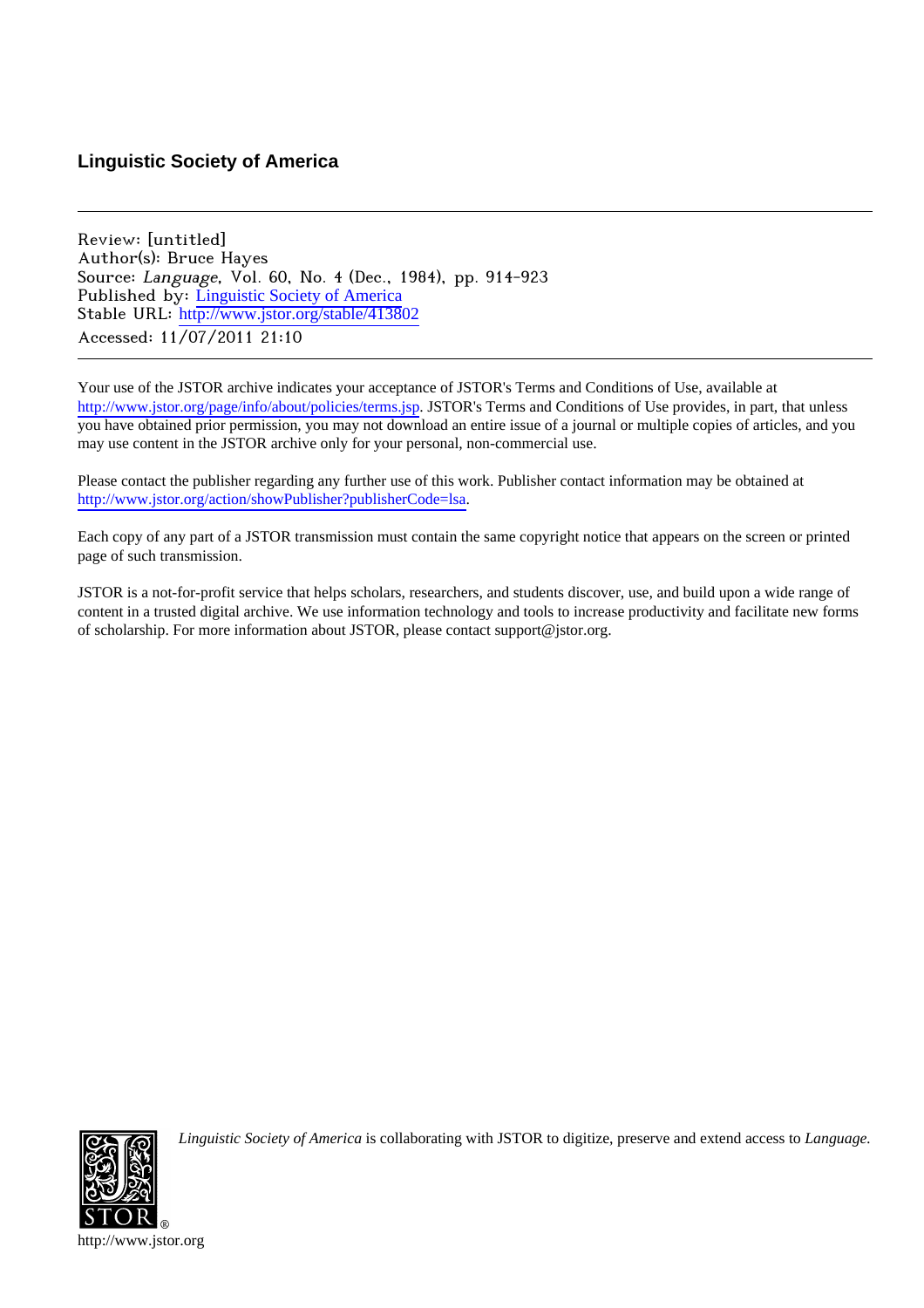## **REVIEW ARTICLE**

**The rhythms of English poetry. By DEREK ATTRIDGE. (English language series, 14.) London & New York: Longman, 1982. Pp. xiv, 395. Cloth \$30.00, paper \$17.95.** 

## **Reviewed by BRUCE HAYES, UCLA**

**1. INTRODUCTION. Metrics is a field studied by two groups, linguists and literary scholars, who often disagree-sometimes acrimoniously. The rhythms of English poetry is the work of a man with divided loyalties. Attridge is clearly influenced by generative linguists in his views of both the goals and the content of metrical theory, but his declared allegiance is literary: through formal analysis, he hopes to explicate the esthetic function of rhythm and meter in poetry. A's book is valuable; it has built a solid foundation for much future work in metrics. It is filled with novel ideas and useful examples. But from a linguist's point of view, it is also extremely frustrating, for reasons I will explain below.** 

**The book has four parts: I, a brief summary of work in traditional and generative metrics; II, a long and insightful discussion of rhythmic form and the rhythmic structures used in English verse; III, an explicit account of the rules of English metrics; and IV, a discussion of the esthetics of rhythm, including textual analyses of individual poems using the formal theory. As the second and third sections are of the greatest interest to linguists, I will focus on them below.** 

**2. RHYTHMIC STRUCTURES INPOETRY. A's discussion of rhythmic structure focuses first on the 'four-beat rhythm' characteristic of popular verse: the pattern of ballads, hymns, nursery rhymes, and birthday cards. He shows that a pervasive binary hierarchy underlies these forms. Four-beat verse is normally composed in quatrains, which can be shown to resolve successively into two couplets and four lines, with the four beats of the line arranged in pairs. Readers familiar with work in so-called 'metrical' phonology will find this a familiar notion; taking the license of recognizing a foot level, one might represent the structure of four-beat iambic verse as in Figure 1.** 

**This idea is not new, but A's presentation of it is the best I have seen, and locates new evidence for it. The COUPLET level is motivated by the distribution of syntactic breaks in verse, the salience of which normally corresponds to the strength of the break in the metrical pattern. Rhyme schemes (typically aabb or abab) reinforce couplet structure through adjacency or parallelism. A finds a third, novel argument from verse in which upbeats and offbeats occur freely at the beginnings and ends of lines: in duple verse, they tend to be distributed so as to reinforce continuous binary alternation within couplets, as in la below, but to break alternation across couplet boundaries, as in lb. In triple verse, the same strategy is used, with lc favored within couplets, Id at mid-quatrain:** 

|                                                                                                                              | (1) a.  x x́ x x́ x / x́ x x́  c.  x́ x x x́ x / x x́ x x x́                             |
|------------------------------------------------------------------------------------------------------------------------------|------------------------------------------------------------------------------------------|
|                                                                                                                              | $x \times x \times x / x \times x \times $ d. $x \times x \times x / x \times x \times $ |
| b. $\ldots$ $\mathbf{x}$ $\mathbf{x}$ $\mathbf{x}$ $\mathbf{x}$ $\mathbf{x}$ $\mathbf{x}$ $\mathbf{x}$ $\mathbf{x}$ $\ldots$ | x x x x x / x x x x x                                                                    |
|                                                                                                                              | x x x x / x x x x x x                                                                    |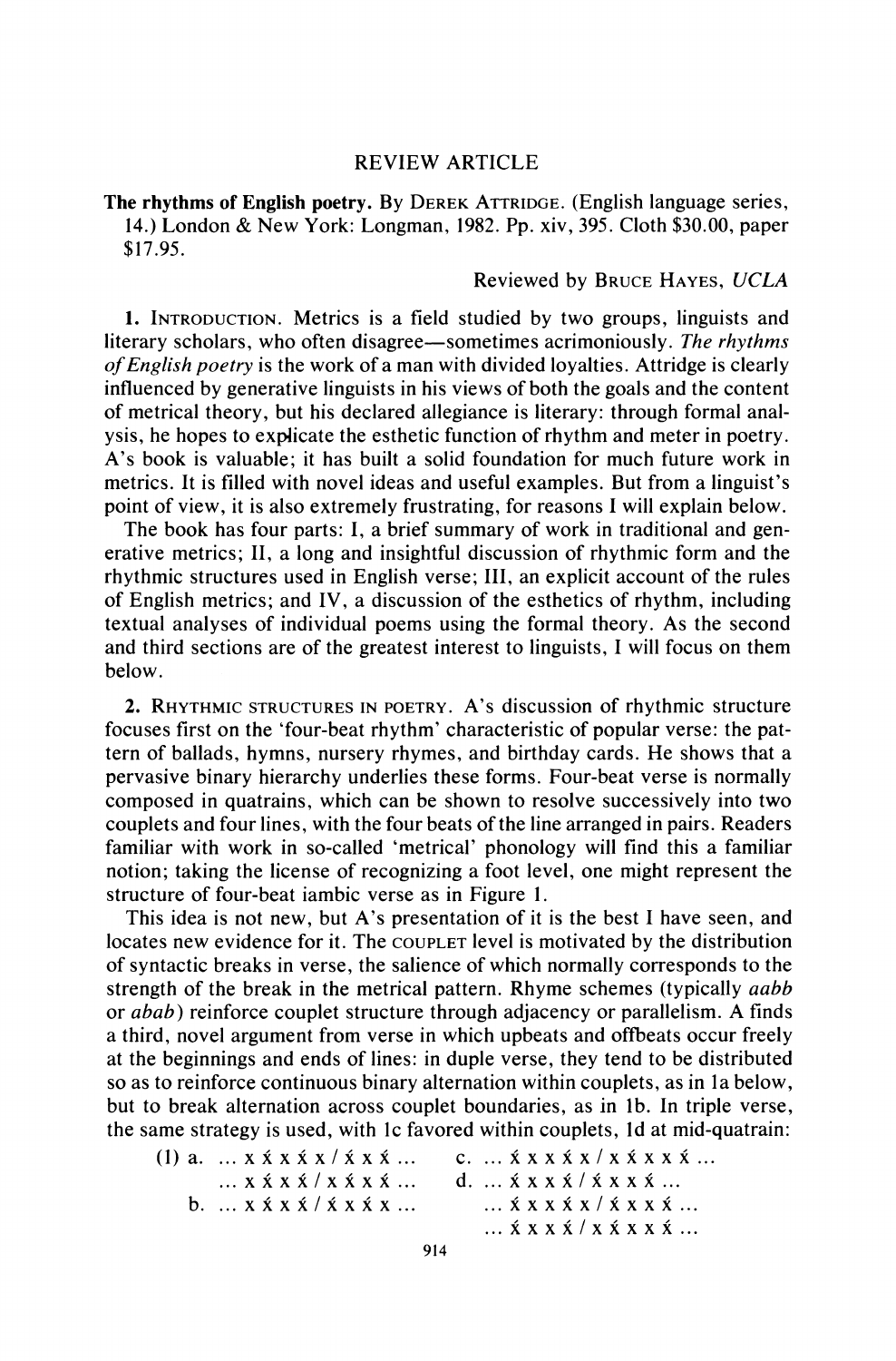

**FIGURE 1. 'The Lochmaben harper'. Child 1882, 192A.** 

**The most striking evidence for the binary hierarchy, however, is its ability to induce the perception of 'salient beats' at the end of three-stress lines, to fill out the pattern (cf. Patmore 1857, Burling 1966):** 

**(2) Upon the eighteenth day of June,**  A dréary dáy to sée, (Ø) The sóuthern lórds did pítch their cámp **Just at the bridge of Dée.** ( $\emptyset$ )

**'Bonny John Seton' (Child, 198A)** 

**A's evidence for these silent beats is strong. They show up as pauses in rhythmic reading (particularly in choral recitation; cf. Boomsliter et al. 1973); they are also reflected in rhyme schemes (three-beat lines can't rhyme with four) and in the much greater difficulty of pausing after a four-beat line.** 

**Dipodic rhythms (alternating prominence patterns among feet) provide support for the COLON level of the hierarchy: in dipodic rhythm, the sw labeling of the feet is extended to the colon level, as in Figure 2.** 



**FIGURE 2.**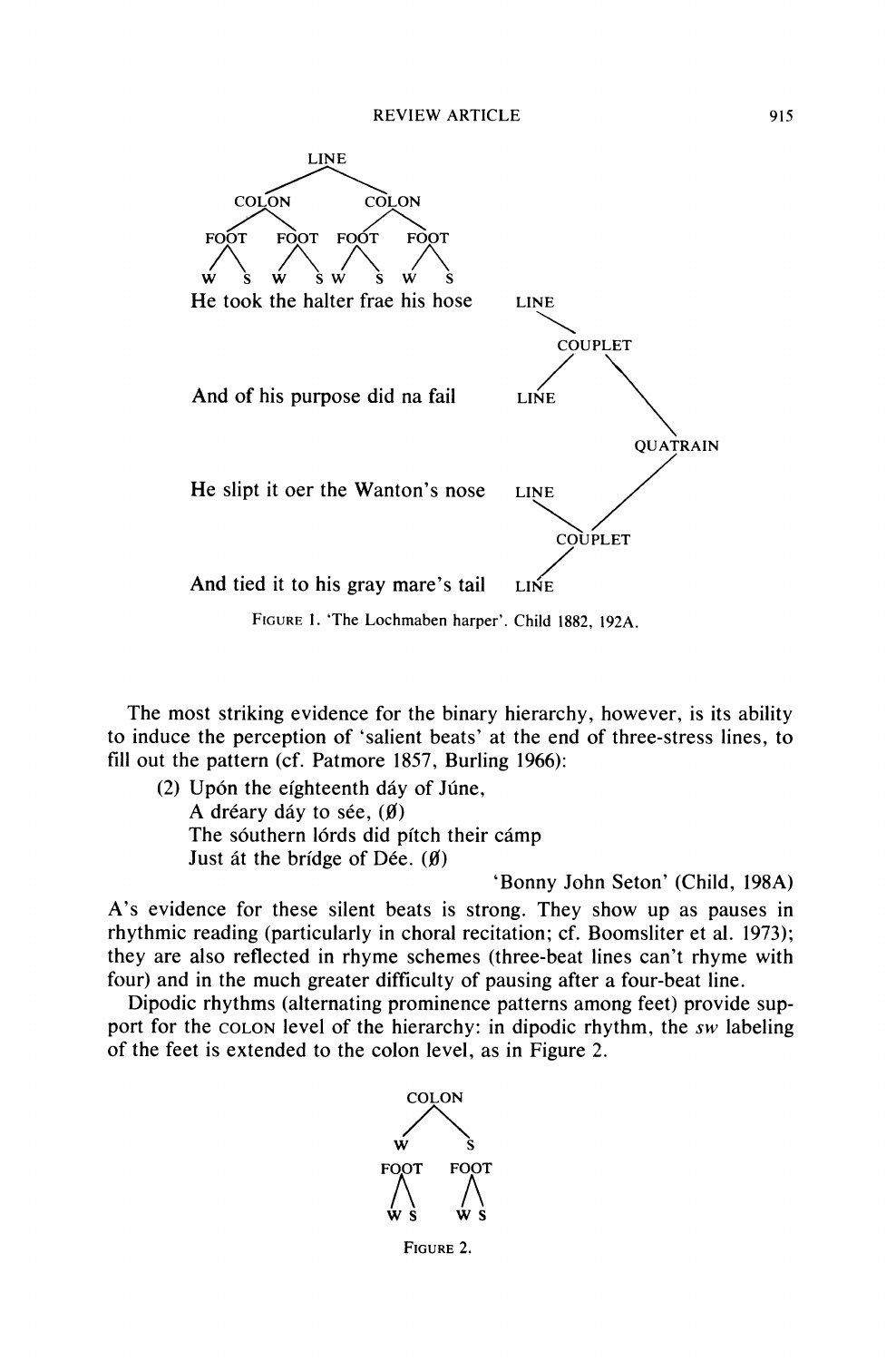**As A shows, both sw and ws varieties of dipodic verse exist. Verse containing three-beat lines may only be sw-dipodic, as a silent foot cannot occupy strong position.** 

**A also detects the binary hierarchy in disguised form. For example, he shows (87) that the 'fourteener' line is actually a 4 + 3-beat couplet in disguise:** 

(3) But clóuds obscúre my áged síght.  $/$  A vísion fróm afár  $(\emptyset)$ 

**Blake, 'America' 9.12** 

Similarly, the 16th century 'poulter's measure' is simply the  $[3+3]+[4+3]$ **quatrain, remolded into a couplet (93):** 

- (4) The doubt of future foes  $(\emptyset)$  / exiles my present joy,  $(\emptyset)$ 
	- And wit me wárns to shún such snáres / as thréaten míne annóy. **(g) Queen Elizabeth I, 'The doubt of future foes ...'**

**Limericks and other forms go the opposite way, employing the colon in the role normally taken by the line. Perhaps most striking are meters that blur the levels. Thus, when phonetically long syllables are allowed to serve for two short ones, it is not clear which level is the foot and which the colon; see Figure 3.** 



**The question may be meaningless: the levels seem to have no identifying characteristics other than their position in the binary hierarchy.** 

**Later, A shifts the discussion to iambic pentameter, showing how it is a completely different species from four-beat verse. To mention only some of the ways it differs: pentameter doesn't demand quatrain forms; it is necessarily strict in syllable count; it tolerates hexameters and tetrameters in the same poem (without inducing silent beats); it eschews dipodic rhythm; it doesn't demand rhyme; and it tolerates run-on lines much more freely. These largescale correlations clearly deserve to be explained, and I think A's approach is basically correct. He attacks the common but naive notion that iambic pentameter is in any way the 'natural measure of English.' Such an account ignores the fact that pentameter is confined to art verse, that children acquire fourbeat verse first, and that four-beat verse is far more widespread among languages (cf. Burling 1966, Ker 1928). Poets favor pentameter precisely because it is unnatural: in art verse, the poet is striving for more subtle rhythmic effects, and to achieve them must escape the powerful rhythm of the natural binary**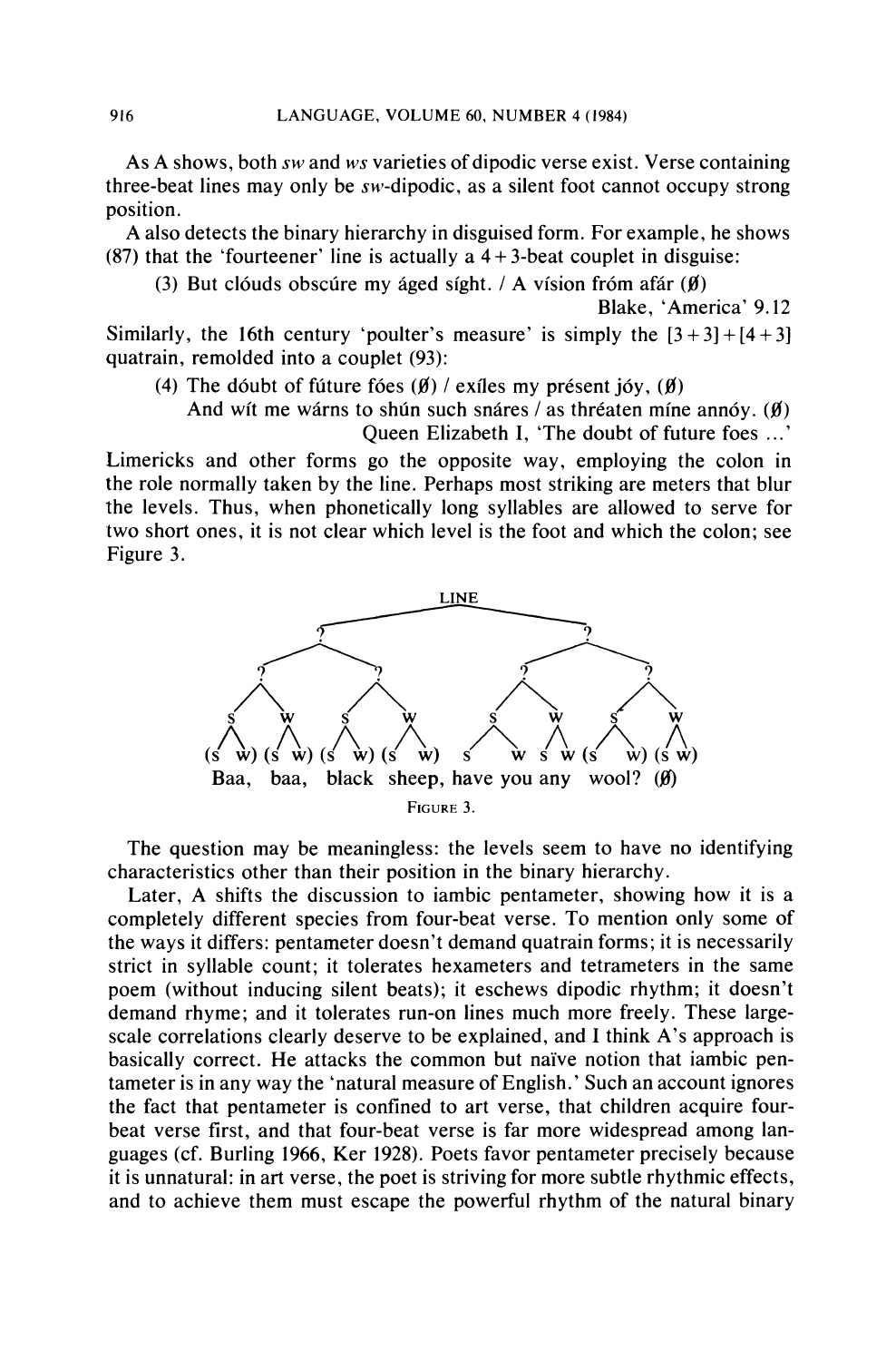**hierarchy. Pentameter escapes binarity because five is indivisible, and because (unlike three and seven, the other candidates) it won't match a power of two if a silent beat is added.** 

**A applies the idea of an 'escape from binarity' to explain the facts noted above, with varying degrees of success. I will not review these cases except to point out a methodological problem: his explanations sometimes invoke postulates that have no more intuitive plausibility than their opposites. Thus the four-beat line is said to require rhyme because it is a more 'perceptually salient' rhythmic unit, which demands that its end be marked. But as A admits (137), one might just as well expect the less salient pentameter units to require rhyme, in order to demarcate their frail boundaries. In fact, elsewhere in the book A invokes postulates that contradict each other: he claims on p. 183 that a certain cadence is less disruptive if it occurs early in the line; but to explain a different fact, he claims on p. 185 that it is less disruptive if it occurs late. Clearly, some effort is needed to see which postulates have widespread explanatory value, and which only seem plausible. But this is not to say that A's work is without value: he has located and codified a large body of facts to be explained, and has formulated a principle that can help explain them.** 

**3. STRUCTURAL ANALYSIS. A's formal analysis of English meter is based on a number of interesting and novel ideas. Most generative accounts (among them Halle & Keyser 1971, Magnuson & Ryder 1971, Beaver 1971, Chisholm 1977, Kiparsky 1977, Hayes 1983) assume an underlying metrical pattern, plus a set of rules that determine when the linguistic material constitutes an acceptable realization of that pattern. It is claimed that the reader of poetry experiences a kind of 'counterpoint' between linguistic and metrical rhythms, which lends the material variety and interest. A also assumes an underlying metrical pattern: thus he annotates iambic pentameter as o B o B o B o B o B (B indicates Beat, o Offbeat). However, the relation between the pattern and the linguistic material is considerably more concrete: A is opposed to the counterpoint notion, and instead proposes rules in which each beat of the metrical pattern is realized by a specific syllable in the line. The unmarked case naturally is that stressed syllables realize beats, stressless syllables offbeats. More rhythmically complex lines are analysed with 'deviation rules', which specify when stressed syllables may serve for unstressed, and vice versa. For the most part, these are straightforward. A stressless syllable may serve as stressed when it is not adjacent to a stressed syllable ('Promotion'); and a stressed syllable may serve as unstressed when it occurs between two stressed syllables ('Demotion'):** 

(5) I must attend time's leisure with my moan stress:  $+$   $+$   $+$   $+$  $stress: - - +$ **beats: o B o B o Bo B o B** 

**Shakespeare, Son. 44** 

**As A points out, these rules correspond to rhythmic tendencies in the spoken language.**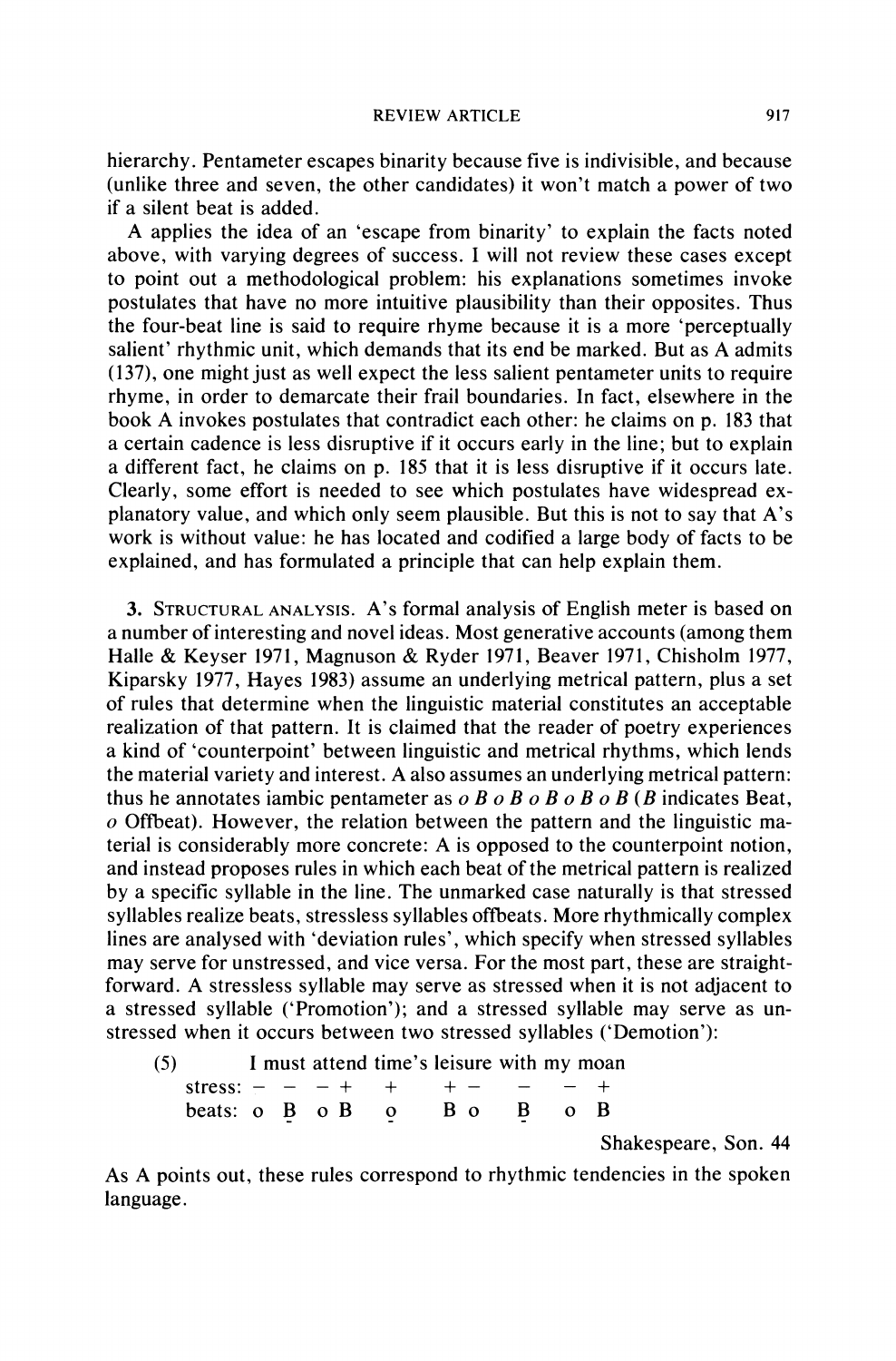**PROMOTION and DEMOTION cannot account for a fairly common cadence in which two stressless syllables directly precede two stressed ones:** 

**(6) When your sweet issue your sweet form should bear** 

 $[- - + +][- - + +]$ **Shakespeare, Son. 13** 

**A has an ingenious account of this cadence. He notes that, in popular verse, adjacent beats sometimes occur without an intervening stressless syllable:** 

(7) Adam delved and Eve span;<br> $+ - + - + - + +$  $- + - +$ **Bo B o B (o) B**  Who was then the gentleman?<br> $+$  -  $+$  -  $+$  -  $+$  $-$  + - + - +<br>0 B o B o R **B o B o Bo B** 

**The listener mentally inserts the missing offbeat in the extra time made available by the adjacent clashing stresses. Popular verse also allows for the use of two adjacent stressless syllables to realize an offbeat:** 

**(8) And you must come to my master dear - + - + -- +- <sup>+</sup> o B o B o Bo B** 

**'Barbara Allen' (Child, 84B)** 

**In analysing the cadence of 6, A assumes that both these options of popular verse are also available in art verse, but in a restricted form. Since art verse normally preserves syllable count, an 'implied offbeat', as in 7, may occur only when accompanied by a 'double offbeat', as in 8, and vice versa. Further, in most forms of verse, the compensating cadence cannot occur randomly in the line, but must immediately follow the first deviation. Under these rules, 6 is scanned as follows:** 

(9) When your sweet issue your sweet form should bear  $+$   $\beta$  +  $+$   $\beta$  +  $+$  $+0+$  -  $+0+$ **o B o B o B o B o B o B** 

**The compensating implied and double offbeats are shown by arrows. A's rule can also account for line-internal inversion, in which the double offbeat follows the implied offbeat:** 

(10) When that the poor have cried, Caesar hath wept  $\begin{array}{cccc} - & - & + & - & + & \emptyset & + & - & - & + \end{array}$  $+$   $+$   $\cancel{0}$  +  $-$ **Bo B oB BoB o B**   $\mathbf{0}$ 

**Julius Caesar 3.2.99** 

**Although there are other rules in A's system, this summary will suffice for the discussion that follows.**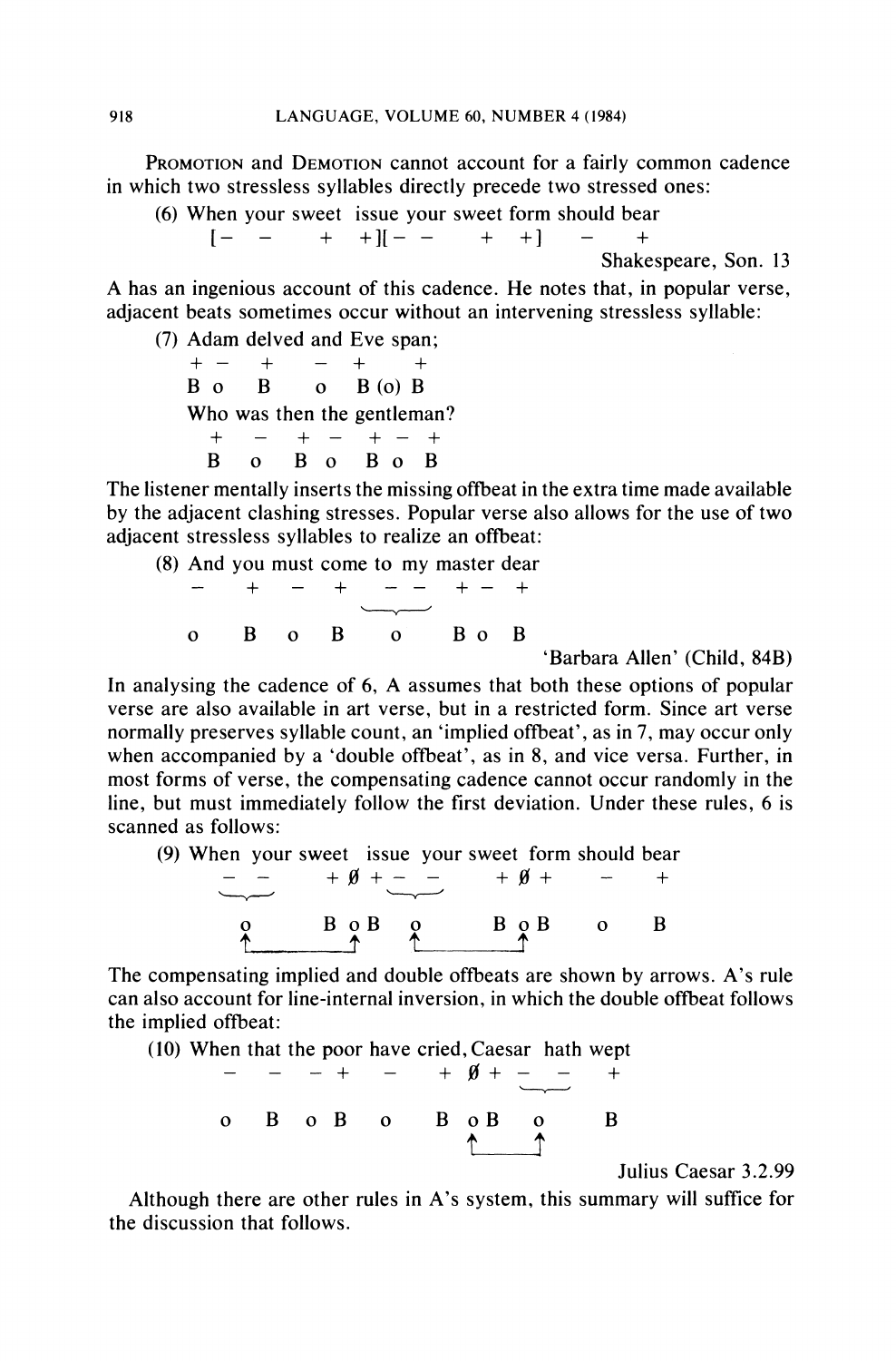**4. EVALUATION. The most frustrating aspect of A's presentation is the kind of evidence he uses to support his analysis. Generative work in metrics has insisted on checking proposed rules against a corpus of lines from a given poet, taking the corpus as evidence for what patterns the poet felt to be metrically well- or ill-formed. A downplays this methodology, emphasizing an alternative**   $(51-2)$ :

**'[Generative metrics] has not made full use of one of the most distinctive and powerful procedures of the linguistic method from which it is derived. A linguist attempting to formulate the grammar of a language will constantly test the output of his rule against the competence of a native speaker; if he is working on his own language, this will usually, at least in the first instance, be himself.'** 

**This appeal to native intuitions is taken further. A intends his theory explicitly as a performance model: the rules 'are concerned not with underlying competence but with perceptual experience' (152); they 'should be a formalised statement of the ways in which we perceive a regular rhythm when we read, or hear, metrical verse' (151). A criticizes certain proposals in the generative literature (49-50, 273) precisely because they don't capture what he takes to be the reader's perceptual experience.** 

**I think that A has seriously misunderstood generative methodology here, in two ways. The first involves the great diversity of metrical practice found in the English tradition: to some degree, every poet has his or her own 'dialect' (cf. Kiparsky 197; A 46, 52). It is at best optimistic to suppose that people can supply reliable well-formedness judgments for a linguistic system they have learned as adults. Some people can read Latin or Shakespearean English fluently, but a syntax article on these languages in which the grammaticality judgments were provided by the author would be rejected by any responsible journal. A's rules thus are at best valid only for verse composed by A himselfthough if such verse exists, I would be curious to know if he abides by them.** 

**The other aspect of generative methodology that A has ignored is the need to minimize the burden placed on native intuitions. Native speakers are often asked about well-formedness, ambiguity, and the like; but they are not normally asked for the correct structural analysis of the material being studied. There are good reasons for this: native speakers of English cannot directly intuit that, in John saw Mary, the sequence saw Mary is a constituent; they can only provide the well-formedness judgments that would lead one to that conclusion. Similarly, English speakers who have Flapping and /ay/-Raising in their phonologies cannot tell you directly how they order these rules, but they can provide the appropriate evidence by pronouncing writer and rider. A repeatedly demands of the native speaker intuitions of the structural sort, e.g. in claiming that exactly five beats are perceived in every line (212), or that the hearer reduces the hierarchy of stress levels to two categories (156, 160). As this kind of intuition is demonstrably unreliable, A's evidence must be regarded as weak.** 

**It is worth asking, then, how A's analysis stacks up when evaluated with the kind of evidence that he de-emphasizes-the lines that poets write and don't write. I will focus on two areas.**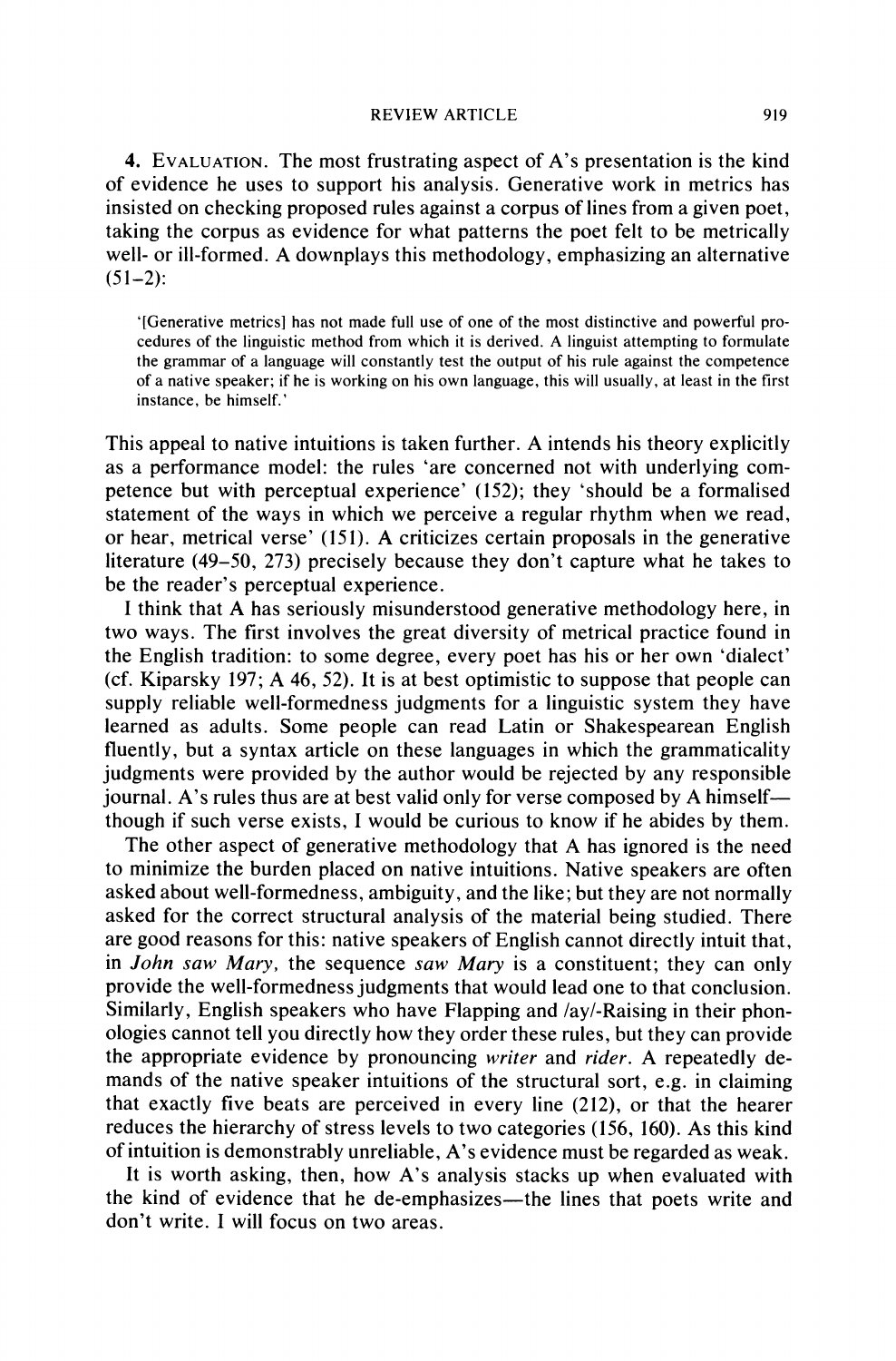**4.1. A's treatment of the role of syntactic boundaries in meter is a novel one. The basic facts are not controversial: when poets employ cadences like I la, below, they normally place a strong syntactic break between the two stressed syllables. Cadences like I lb work in the opposite way: poets strenuously avoid placing a major break between the two stresses.** 

(11) a.  $+ \cancel{0} + \underline{\hspace{1cm}}$  b.  $- - + \cancel{0} +$ **BoB o o BoB** 

**Noting facts like these, recent generative work posits metrical rules that make explicit reference to syntactic breaks. But A interestingly denies that such rules exist (257), and claims that the effects of syntactic breaks can be accounted for on independent grounds. Let us examine his arguments.** 

**First, A points out that the pause or extra length induced by a syntactic break can aid the perception of an implied offbeat, thus encouraging the scansion of lla. This is sensible, but it clearly can't count as an argument, since what is supposed to explain the preference for pauses**  in 11a will counter-explain the avoidance of pauses in 11b.

**A's other argument is more sophisticated, and is based on two assumptions. First, if a break is flanked by stressed syllables, the first stress will normally be perceived as more prominent than the second. Second, poets avoid lines that the reader might parse into four-beat, ternary rhythms. Breaks in the cadence of lb are avoided because the resulting lines would fall into the ternary trap; cf. the constructed 12b. In the cadence of I la, however, the relative prominence of the stresses flanking the break will fend off the ternary rhythm, as shown in 12a:** 

|                                              |  |  |  | (12) a. At Sestos Hero dwelt, Hero the fair          |  |                                   |                                  |
|----------------------------------------------|--|--|--|------------------------------------------------------|--|-----------------------------------|----------------------------------|
|                                              |  |  |  | $- + - + - + \emptyset + \underline{\hspace{1cm}} +$ |  |                                   |                                  |
|                                              |  |  |  | o Bo Bo BoB o B                                      |  |                                   | Marlowe, 'Hero and Leander' I, 5 |
| b. *At Séstős she dwélt, Mărlowe's Héro fair |  |  |  |                                                      |  |                                   |                                  |
|                                              |  |  |  |                                                      |  | $- + - - + \emptyset + - - + - +$ |                                  |
|                                              |  |  |  |                                                      |  | o Bo BoBo BoB                     |                                  |

**The trouble with this argument is that some poets scrupulously avoid the cadence of I Ib, yet often write pentameters that face a greater danger of triple rhythm than 12b does. Shakespeare is such a poet (cf. Kiparsky 1975:598):** 

| (13) a. Lóve-lăckĭng véstăls ănd sélf-lŏvĭng núns | Ven. 752     |
|---------------------------------------------------|--------------|
| b. Yond líght is nót dáylight, Í knów it, I       | Rom. 3.5.12  |
| c. Resémbling strong vouth in his middle age      | Son. $7$     |
| d. To see thy Antony máking his péace             | $JC$ 3.1.203 |
| e. When to the séssions of swéet silent thought   | Son. 30      |
|                                                   |              |

**At least in my data collection, Shakespeare also avoids lines that resemble 12b, but would escape any hint of triple rhythm through emphatic stress or other means:** 

(14) \*At Séstos she dwélt; Athens never saw her (constructed)

**The effect of competing triple rhythms in iambic poetry strikes me as doubtful, for a reason which A points out (78-9): if the preceding lines have set up an expectation of iambic pentameter, then listeners will not favor a competing triple rhythm unless the material absolutely compels it.** 

**The upshot is that A has provided no real alternative to metrical rules that refer to syntactic breaks. It isn't clear why one would want to avoid such rules in the first place, since the principles involved are straightforward (cf. Hayes 1983, Kiparsky 1977): phrase endings are metrically strict, and discourage mismatched stress peaks, but phrase beginnings are metrically free, allowing inversion. Even if A's rules worked, one would still prefer the generative accounts just cited, because they can account for more phenonema. In particular, they explain why A's rule of Demotion usually won't apply to syllables preceding a break; why poets normally avoid placing a break after the second beat in I la; and why lines that don't begin with a syntactic break shun initial inversions. All these cases would require additional rules under A's theory.**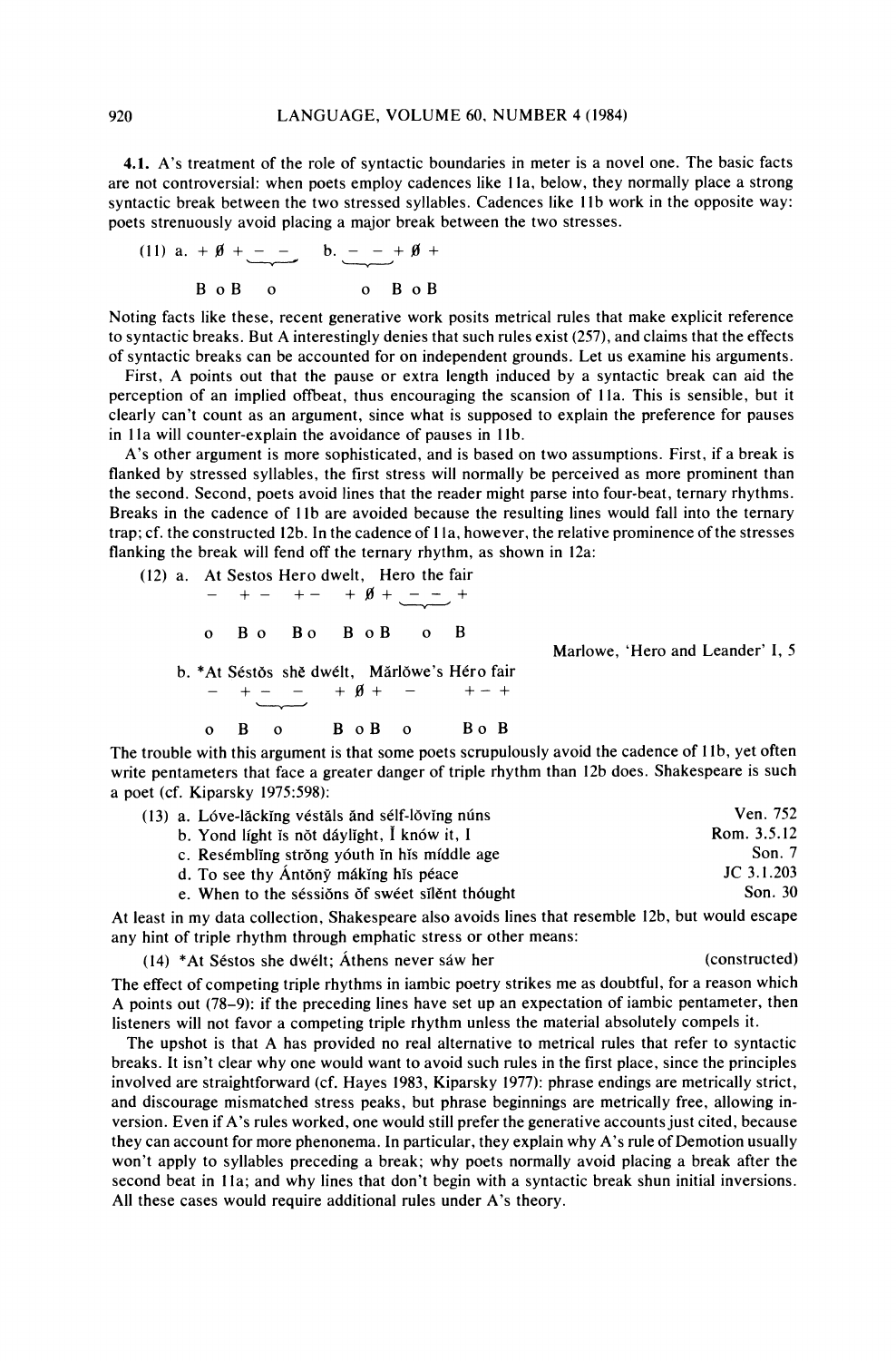#### **REVIEW ARTICLE**

**4.2. A second area in which A's account differs substantially from earlier work is the treatment of word boundaries in metrics. Recent generative accounts include some version of the following rule: for most poets, the main stress of a polysyllabic word must either occupy an even position or follow a pause. A splits this prohibition into two parts. The first is the restriction already noted that the double offbeat that compensates an implied offbeat must be adjacent to it, and vice versa. This marks as exceptional a line like this from Keats:** 

**(15) How many bards gild the lapses of time**   $-$  + - +  $\cancel{0}$  + - + - **o Bo B oB o B o B t t** 

**Here lapses is the mismatched polysyllable. The other half of the prohibition is encoded in the rule of LINKAGE (265, 270):** 

(16) In the cadences (a) 
$$
- - + \emptyset +
$$
 and (b)  $+\emptyset + - -$ 

**o BoB BoB o** 

**the second and third syllables may not belong to the same word. Exception: in (b) this is permitted if the word follows a syntactic break.** 

**Linkage would rule out this hypothetical line:** 

**(17) \*How many bards will gild lapses of time**   $+ - +$   $- + \emptyset + - - +$ **o Bo B o BoB o B** 

**Here lapses is the linked word. Under generative accounts, this line is excluded by the same constraint that excludes 15.** 

**Although A's account immediately seems the less appealing, since it uses two rules instead of one, it is here that A makes one of his few empirical arguments. Kiparsky 1977 notes that Milton occasionally tolerates the cadence of 15 (by my count, about 30 lines in the 12,600 of Paradise lost and Paradise regained), but he almost never employs the cadence of 17 (only one line in the same corpus). We thus can say, under A's theory, that Milton employs a strict linking constraint, but occasionally permits non-adjacent compensation-A's theory correctly predicts that the two restrictions should be independent.** 

**On closer inspection, however, A's argument turns out to be weak: of the roughly 30 lines I have found in Milton that might support it, fully 40% would be marked as unmetrical by his rules on independent grounds. The problem with these lines is that, even with liberal use of A's deviation rules, one cannot extract more than four beats from them:** 

**(18) Before thy fellows, ambitious to win -+ + - +- - +** 

**B B B B** 

**Paradise lost 6.160** 

**This is a serious problem not just for this detail of A's analysis, but also for his more general claim (212) that the most fundamental requirement of metricality is the possibility of locating five beats in the line. Misplacing a polysyllable is a fairly serious offense in English metrics, and a line that commits it should be contrite enough not to go on and violate the most fundamental principle of the system. I would take this as evidence (against A's intuitions) that the five-beat principle is NOT fundamental. The metrical pattern has five beats; but individual lines do not necessarily have five stressed syllables, however we count them.** 

**A also treats the cadences which form the mirror images of 15 and 17, in which the mismatched polysyllable bears final stress. By analogy with the earlier analysis, his theory predicts that the non-adjacent compensation cases, as in 19a, should be more acceptable than ones prohibited by Linkage, as in 19b (both lines are A's constructs):**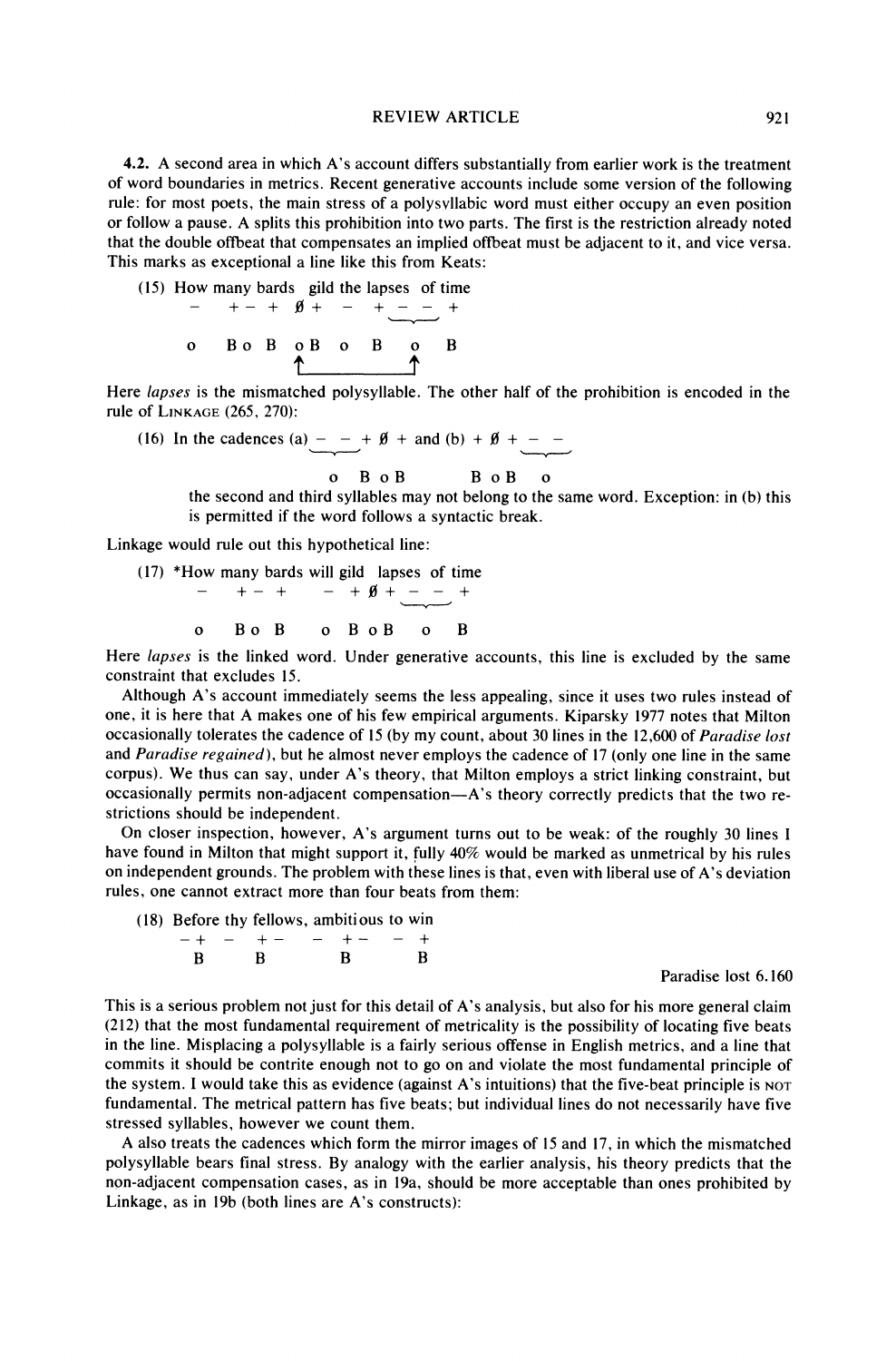

**To test this, A returns to intuitive evidence, claiming to perceive the predicted difference in acceptability (274). I find the two lines about equally bad. But readers with theoretical axes to grind shouldn't be consulted, anyway. The more objective evidence that I have been able to find is as follows: both Keats and Shelley occasionally write lines like 19b, but they systematically avoid the cadence of 19a. This is just the opposite of what A predicts.** 

**It is clear that no one has yet come up with a definitive treatment of the role of word boundaries in meter. A certain amount of arbitrariness may be involved; e.g., Shelley and Keats allow cadences like 19b that Milton excludes, and vice versa (15, 18). A's idea of separating Linkage and postponed pairing is interesting, and may play a role in the ultimate right answer. But his account as stated cannot stand up to some fairly rudimentary empirical checking.** 

**4.3. A's treatment of syntactic breaks and of word boundaries are only two examples of a pattern that pervades his whole analysis. Repeatedly he advances interesting and promising ideas about**  metrical rules; but without the testing that they deserve, these ideas remain only that—interesting **and promising.** 

**5. CONCLUSION. A's work exemplifies a dilemma facing modern metrics. As he acknowledges (52-3), generative work in the field is advancing in both theoretical sophistication and empirical adequacy. But this work continues to be sterile and unsatisfying to the scholar interested in how and why 'meter functions so powerfully as a literary device' (53). As A says, 'no set of tools has been provided to analyse the expressive power of rhythmic forms in ... verse'. By contrast, as a linguist I find that, in reading work by literary scholars, I am often struck by the wisdom and insight of their ideas-but at the same time feel frustrated by the absence of any empirical testing of those ideas, as would be customary in linguistics. The conflict derives from the differing but equally legitimate questions the two fields face: literary critics are interested mainly in those deeper questions that will probably never be solved through scientific inquiry, while linguists like to believe that the more superficial problems they address are ultimately solvable by appeal to evidence.** 

**The easy way out of this dilemma would be for the two fields to ignore each other, an outcome that A apparently finds desirable (214-15). I disagree with him, for two reasons. First, although literary criticism must ultimately be evaluated on its wisdom and insight, it plausibly should be placed as much as possible on solid empirical foundations. Literary scholars would doubtless reject a critical interpretation of a poem if it depended on a corrupt version of the text. The same should hold true if the interpretation is based on a theory of meter that is falsified by the data, even if the theory is intuitively appealing. Second, in considering the intricacies discovered by generative metricists, I often wonder just what the esthetic function of all this complexity might be. It would be a shame if this question were not addressed by critics, who are better equipped than linguists to answer it. In short, metrics deserves a theory**